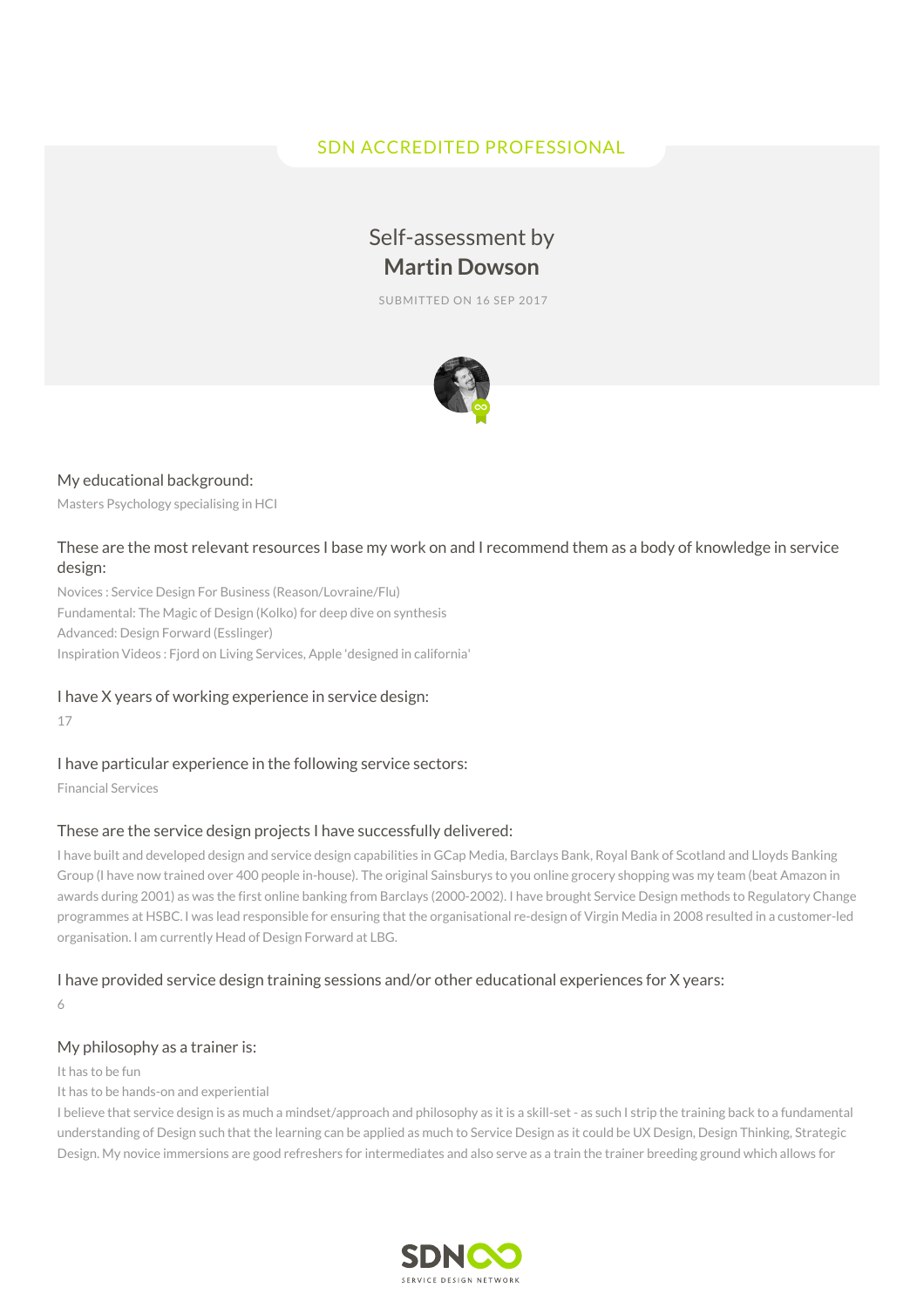

scaling up of the immersions.

It is important that the training has a specific outcome in mind for participants however that can be explicit or implicit in how the training is delivered.

I use a highly experiential format with just enough 'lecturing' on theory and inspiration.

Training is not succesfull without solid follow up and mentoring support.

#### These are the service design training sessions and/or other educational experiences I've facilitated within the last year:

RBS & LBG - in-house design immersions - 2 day experiential design jams founded on the Double Diamond as a framework for design. Rutger Executive MBA - Design in Business

Napier University - Lecturing to 1st year and PhD students

GSA Industrial Collaboration with MDes European Design students final year projects

#### I mostly provide my training offerings in the following language(s):

English

#### I mostly provide my training offerings in the following countries/cities:

Anywhere

#### I cover the following topics during my training offerings:

- •History of service design
- •Definition of service design
- •Differentiation of service design to other approaches like design thinking, service marketing and service branding
- •Relationship of service design to agile, scrum and lean
- •Service dominant logic
- •User research/deep customer insights
- •Designing and conducting co-creation workshops
- •Creativity and ideation processes
- •Visualisation techniques
- •Facilitation skills for service design
- •Prototyping of services
- •Implementation of service design concepts
- •Business model development
- •Measuring impact of service design, relating it to Key Performance Indicators (KPIs)
- •Leadership/management of service design projects
- •Working with complex service systems
- •Exploration of systems
- •Service design for cultural change
- •Organisational development

#### My training participants typically have the following level of experience:

- •Novice (new to service design)
- •Fundamental (basic knowledge)
- •Advanced (practical application)

#### These are my favourite cases I use to inform participants about the impact and value of service design:

Philips & GE MRI Scanner Suites for Children (I have spent time with Sean Carney's team at Philips to understand this case directly) Various stories from UK GDS (Again I have visited with GDS directly) GSA/RBS Collaboration (2015)

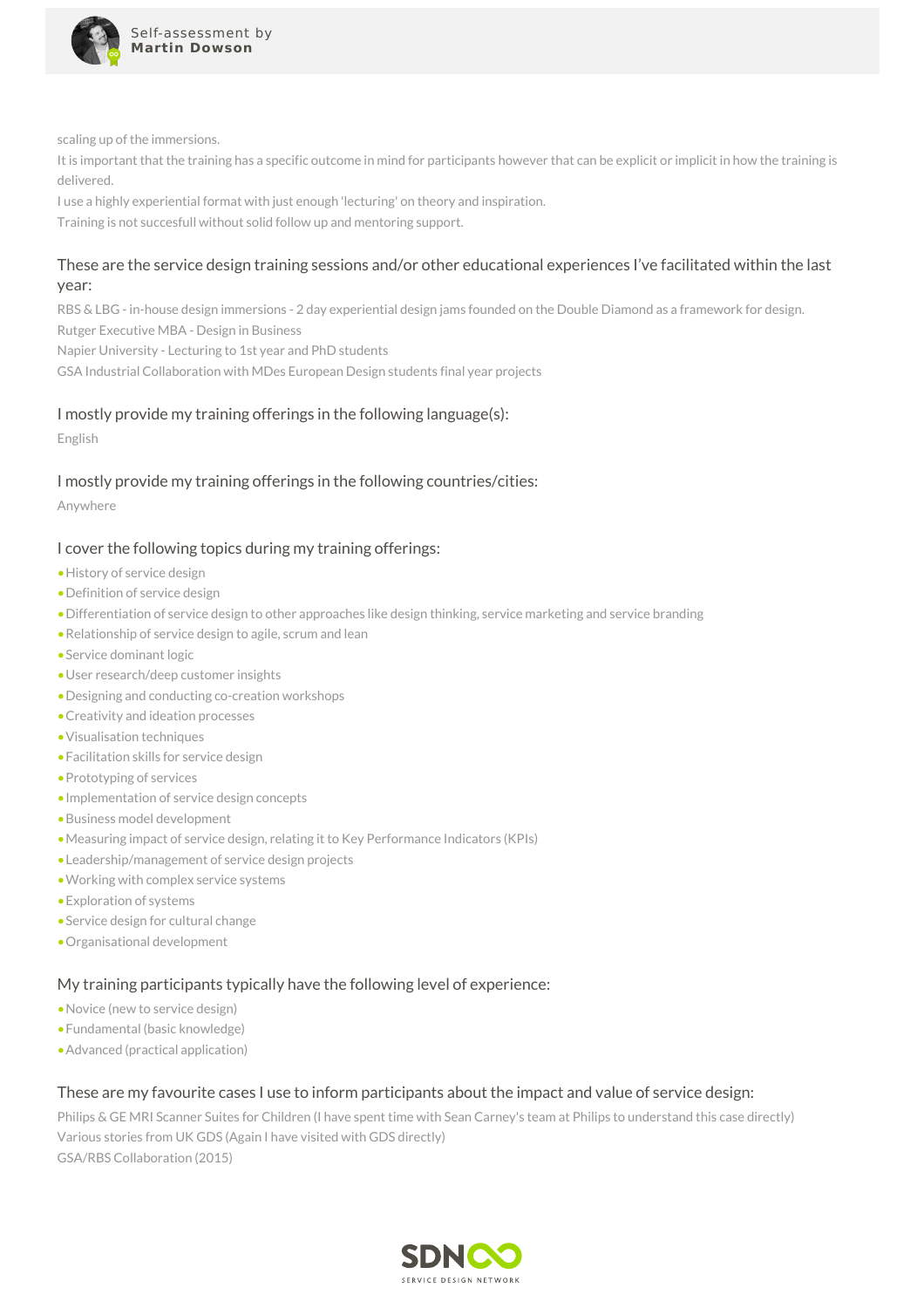

In-house projects (confidential can not disclose)

#### These are the service design methods and tools that I use during my sessions:

In my 2 day Design Immersion we cover - 5 Whys for Problem Statements Simple Brainstorming Affinity Mapping STEP analysis Field Research (in-situ interviews, street interviews, observation, surveys) Desk Research Customer Journey Mapping Concept Cards Concept Posters Round Robins Design Critique Concept Prioritisation Prototyping (physical and role play) Service Blueprinting In my 1 day session we cover Problem Statements Interviews and open listening Concept Posters Round Robin / Feedback Journey Mapping/ Blueprinting

#### After successfully attending my training sessions, participants will typically be able to:

Clearly articulate what the end to end of a service is Clearly articulate what the front to back of a service is Understand the value of design-led approach to solving problems Challenge stakeholders as to the 'real problem' that needs solving for Understand the value of and create better briefs for design research Understand the distinction between design research and design evaluation Clearly articulate the value of Design Research (especially field/ethnographic) and the value of a clear research brief Create a customer journey map (novices) Facilitate a journey mapping session (more advanced) Create a blueprint (novices) Facilitate a blueprinting session (more advanced) Use Roleplay to prototype Understand the value of the right SMEs being involved in the work Understand the distinction between the value of an activity (doing blueprinting), the value of the documentation of an activity (digitising it into a template) and the value of the communication of an output (having someone make a highly visualised version)

## I apply the following evaluation tools to make sure the participants have understood the content of my sessions and gained the expected competencies and skills:

I run in-house training so can have a strong follow-up. Immediately following the course participants complete a More/Better/Different/Less committment about how they would like to change behaviours and personal development objectives - these are shared with their line managers who make committments to support them.

2 weeks following there is a follow up call for all participants to share their experience, thoughts and reflections just 2 weeks out - this is to reinfornce and embed the messages, acknowledge the doubts and allow for reflection and therefore more honest/better questions.